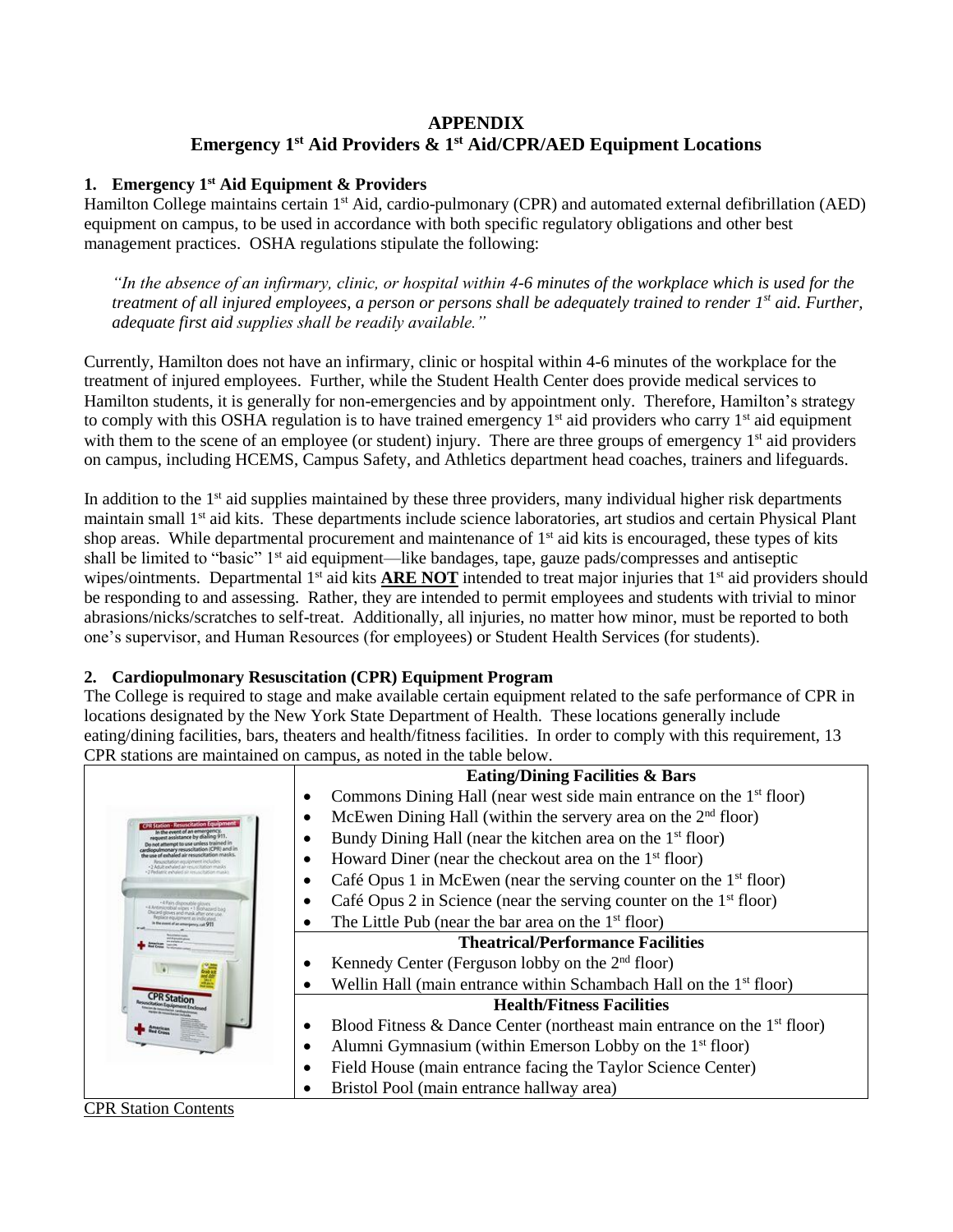Each staged CPR station comes equipped with a sign to properly identify the device and its purpose, and includes the PPE:

- 2 adult exhaled air resuscitation masks
- 2 pediatric exhaled air resuscitation masks
- 8 latex free, exam quality disposable gloves
- 4 antimicrobial wipes
- 1 biohazard bag

### CPR Station Use Requirements

Since the College's designated emergency medical response personnel typically carry their own PPE to medical emergencies, the principal purpose of the CPR stations is to provide good Samaritans and other members of the public/greater college community with suitable PPE so that they may begin emergency medical assistance in advance of the arrival of designated  $1<sup>st</sup>$  aid emergency responders.

# CPR Station Inspection, Maintenance and Resupply

The Director of Environmental Protection, Safety & Sustainability is generally responsible for staging, maintaining and resupplying any CPR stations when their supplies are either used for their intended purpose or otherwise depleted through tampering. However, given the intent and functional location of the CPR stations in the first place, departments or offices managing or otherwise responsible for the activity that requires the stations are charged with performing routine inspections to ensure functionality. Inspections should be conducted on a monthly basis (or as needed based upon use/tampering), and any discrepancies should be reported to the Director of Environmental Protection, Safety & Sustainability, as follows:

- Bon Appétit is responsible for the 5 stations at Commons Dining Hall, McEwen Dining Hall, Bundy Dining Hall, Little Pub and Howard Diner
- Café Opus is responsible for the 2 stations at Opus 1 (in McEwen) and Opus 2 (in Science)
- The Performing Arts Administrator is responsible for the station at Wellin Hall
- The Director of Technical Theater is responsible for the station at the Kennedy Center
- The Athletics Department is responsible for the 4 stations at the Blood Fitness & Dance Center, Alumni Gymnasium, Field House and Bristol Pool

# **3. Automated External Defibrillator (AED) Program**

In order to increase the College's ability to respond to sudden cardiac arrest incidents, and to provide "Public Access Defibrillators" to good Samaritans and other members of the greater college community, Hamilton maintains 17 AED's as follows: